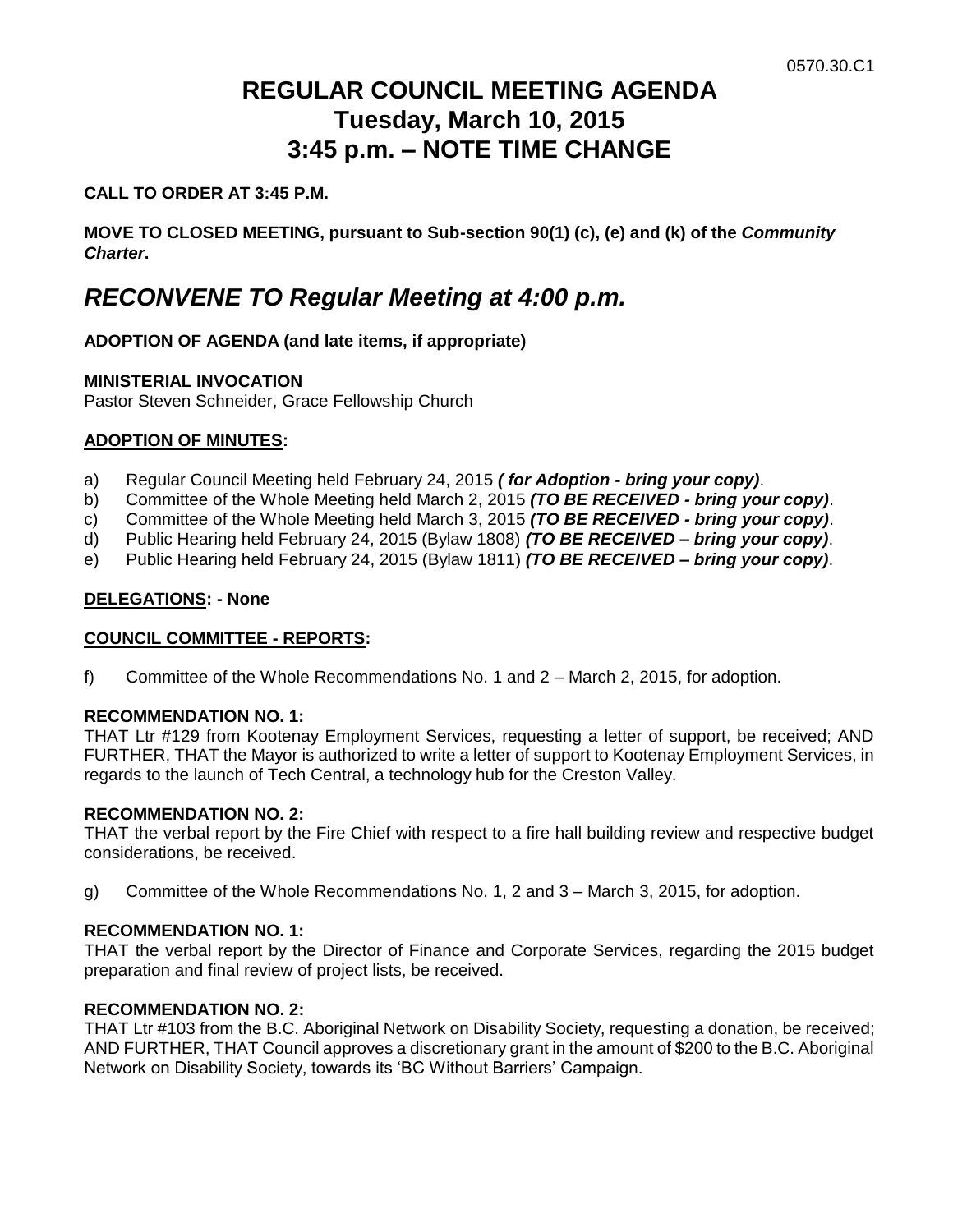# **RECOMMENDATION NO. 3:**

THAT expansion of the 'Coffee Talk' program currently being carried out by the Mayor, Creston RCMP Detachment Staff Sergeant and Town staff, be referred to the Committee of the Whole for further discussion and recommendation.

## **Pg. Item**

- 1. Ltr #152 from the Town Planner, re Town of Creston Boundary Redefinition Erickson Street and Ash Road, North.
- 3. Ltr #151 from the Executive Assistant, re Columbia Basin Trust Community Initiatives 2015 process schedule.
- 5. Ltr #144 from the Creston Valley Minor Hockey Midget Team, requesting a discretionary grant to assist with expenses to attend the Tier 4 Provincial Championships in Clearwater, BC.
- 7. Ltr #145 from the BC Seniors Games, East Kootenay Zone 7, requesting a discretionary grant to support the BC 55+ Games participants.
- 9. Ltr #117 from the East Kootenay Volleyball Club U17 Creston Girls, requesting a discretionary grant to assist with expenses to attend the Provincial and National Volleyball Tournaments in Calgary, AB.
- 13. Ltr #122 from the Union of BC Municipalities, requesting membership renewal for the Town of Creston.
- 17. Ltr #116 from the City of Port Moody, requesting support of its resolution (declaration) of the Right to a Healthy Environment.
- 19. Ltr #139 from the Creston & District Community Complex, requesting a street closure to accommodate their 4<sup>th</sup> Annual Just "Tri" It! Triathlon event on June 6, 2015.

# **BYLAWS:**

#### **Pg. Item**

- 21. Bylaw No. 1812, Building Amendment Bylaw *(Adoption)*
- 23. **REVIEW STRATEGIC PRIORITIES CHART (to be reviewed at each Council meeting)**
- 25. **REVIEW FOLLOW-UP ACTON LIST (to be reviewed the first Council meeting of each month)**
- 27. **REVIEW COMMITTEE OF THE WHOLE AGENDA (to be reviewed at each Council meeting)**

# **NEW BUSINESS:**

# **VERBAL REPORTS OF COUNCIL MEMBERS AND STAFF:**

29. Receive Verbal Reports of Council and Staff members.

# **RESOLUTIONS FROM CLOSED MEETING:**